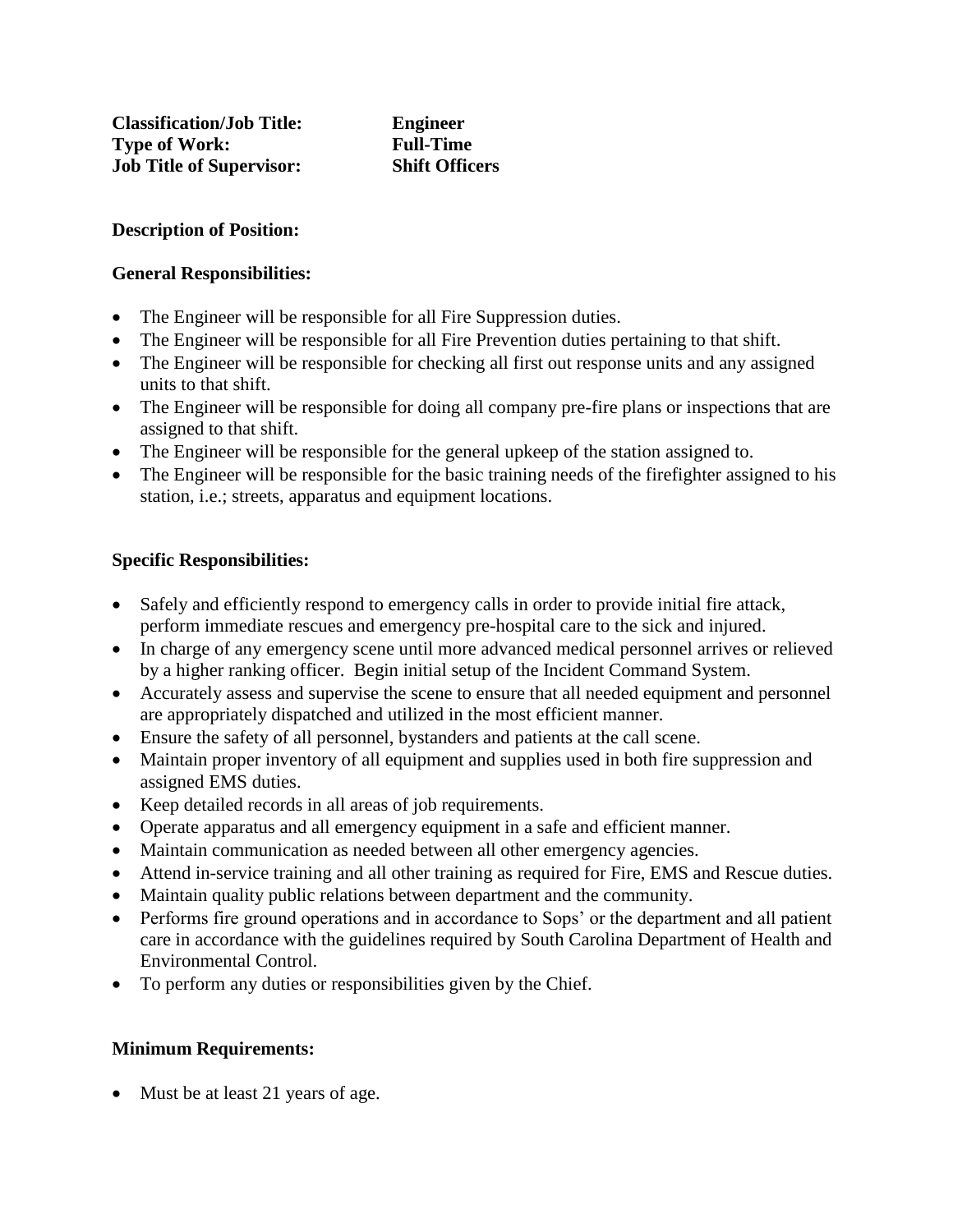- Must possess a high school diploma or recognized equivalent.
- Must possess a valid South Carolina driver's license with class B CDL.
- Must pass a departmental physical administered by the department's physician.
- Free of any handicaps that impair the ability to perform the duties or task involved in job performance.
- Must maintain a high rate of physical ability; (rate at least Fair) on the departments physical fitness program.
- Current certification in CPR & First Aid.
- Current certifications as an interior structural firefighter.
- Must have at least two (2) years of fire service experience as a volunteer or fulltime career firefighter.
- SCFA Pump Operations I
- SCFA Emergency Vehicle Driver training

# **Desirable Requirements:**

- Fire service instructor certification of S. C. Fire Academy.
- Certification as an EMT.

# **Specific Responsibilities of a Firefighter:**

- Safely and efficiently respond to emergency calls in order to provide initial fire attack, perform immediate rescues and provide emergency care to those persons threatened by fire or other hazards.
- In charge of any fire or emergency scene, including medical scenes, unless other trained personnel are present.
- Accurately assess and supervise the scene of any emergency to ensure that all needed equipment and personnel are appropriately dispatched and utilized in the most efficient manner possible.
- Ensure as best as possible the safety of all personnel and the public at the scene of any emergency.
- Maintain proper inventory of equipment in a safe and efficient manner using properly accepted techniques.
- Keep detailed records in all areas of job.
- Operate all apparatus and equipment in a safe and efficient manner using properly accepted techniques.
- Maintain communication as needed between all other emergency agencies.
- Attend in-service training, drills and all other training as may be required in the performance of the job.
- Maintain quality public relations between the departments and the community.
- Perform fire ground operations in accordance with all written Sops' of the department.
- Acquire and retain knowledge of the location of streets, fire hydrants, business locations, and types of building construction within the district.